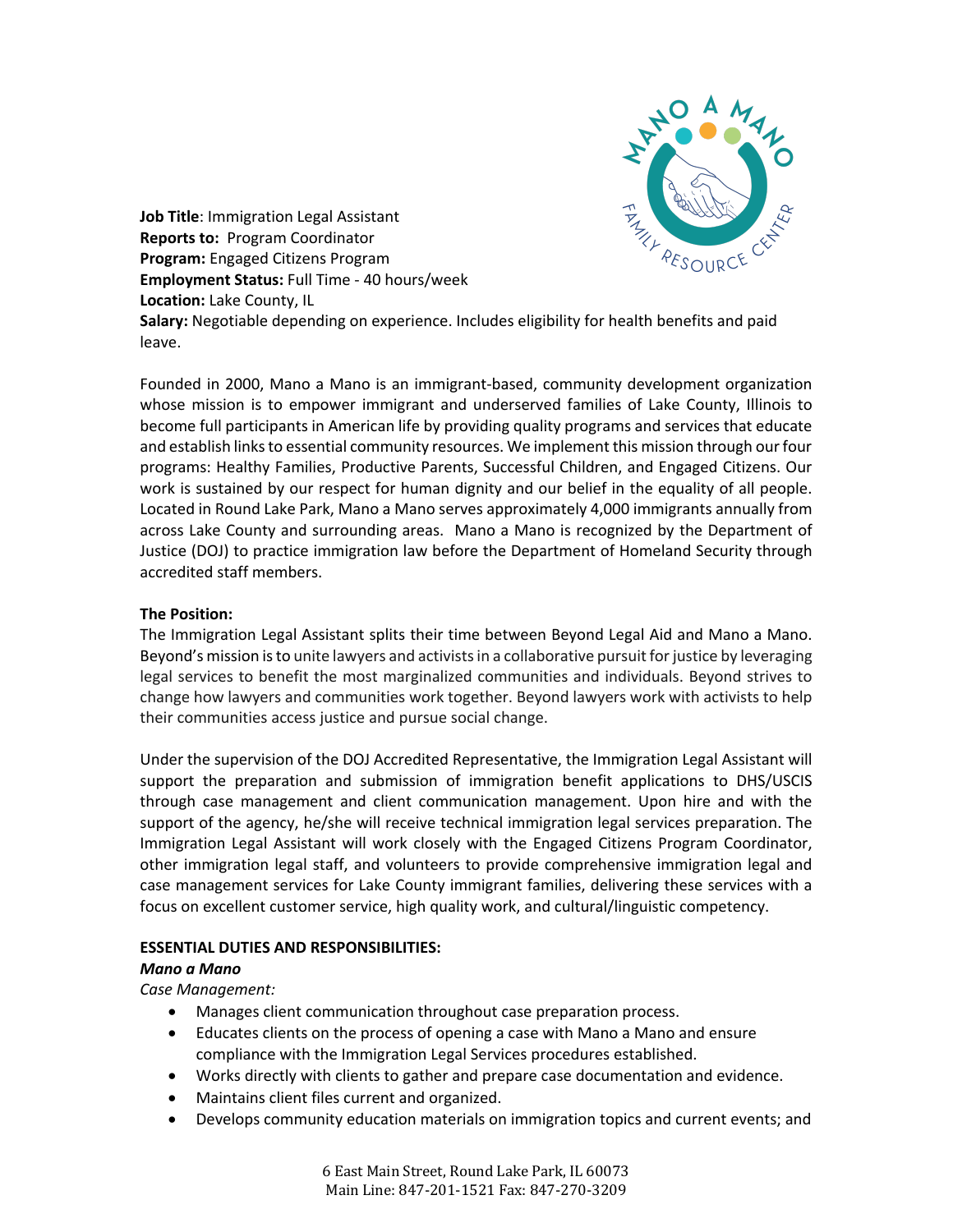- 2
- Provides direct outreach to immigrants in Lake County in need of immigration legal services.

## *Administrative:*

- Ensures compliance with program related grant requirements.
- Participates in program planning, monitoring, and evaluation.
- Ensures compliance with organization policies and procedures

# *Community Outreach and Education:*

- Provides presentations in English and Spanish throughout the community about immigration related updates and benefits.
- Develops and maintains connections with local community partners and other immigrantserving agencies- keeping them update with services available and program materials
- Builds referral partnerships with partner agencies, government entities, and other stakeholders such as faith-based institutions, schools, and businesses to ensure program referrals to Mano a Mano's Engaged Citizens Program and other programs

## *Beyond Legal Aid*

- Manages client communication throughout the referral process
- Assists attorneys with interpretation during consultations
- Translates documents for attorneys
- Liaison between Mano a Mano and Beyond

# **QUALIFICATIONS:**

To perform this job successfully, an individual must be able to perform each essential duty satisfactorily, must be completely fluent in English and Spanish (written and verbal), must demonstrate excellent people and communications skills, sensibility to people's needs, good understanding of immigrants' issues, must be a team player, self-starter, able to self-manage, and have strong computer skills (MS Office, Excel, Outlook, and PowerPoint). Position also requires regular use of computers (desktop and laptop), scanners, fax machines, and other technology.

This is a professional position and requires an Associate's or bachelor's degree in Paralegal studies, Human Services or related field and previous administrative or office experience. Extensive administrative experience will be considered as a substitute for a degree in certain cases. Note: while previous experience in immigration law is not a requirement, applicants with experience should note any previous immigration legal services training on resume.

## **PHYSICAL DEMANDS:**

The physical demands described here are representative of those that must be met by an employee to successfully perform the essential functions of this job. While performing the duties of this job, the employee is regularly required to;

- Operate office equipment such as but not limited to a computer, printer, scanner, fax
- Use a computer for extended periods of time
- Must be able to remain in a stationary position for extended periods of time

\*Nothing in this job description restricts management's right to assign or reassign duties and responsibilities to this job at any time. This job description is subject to change at any time.